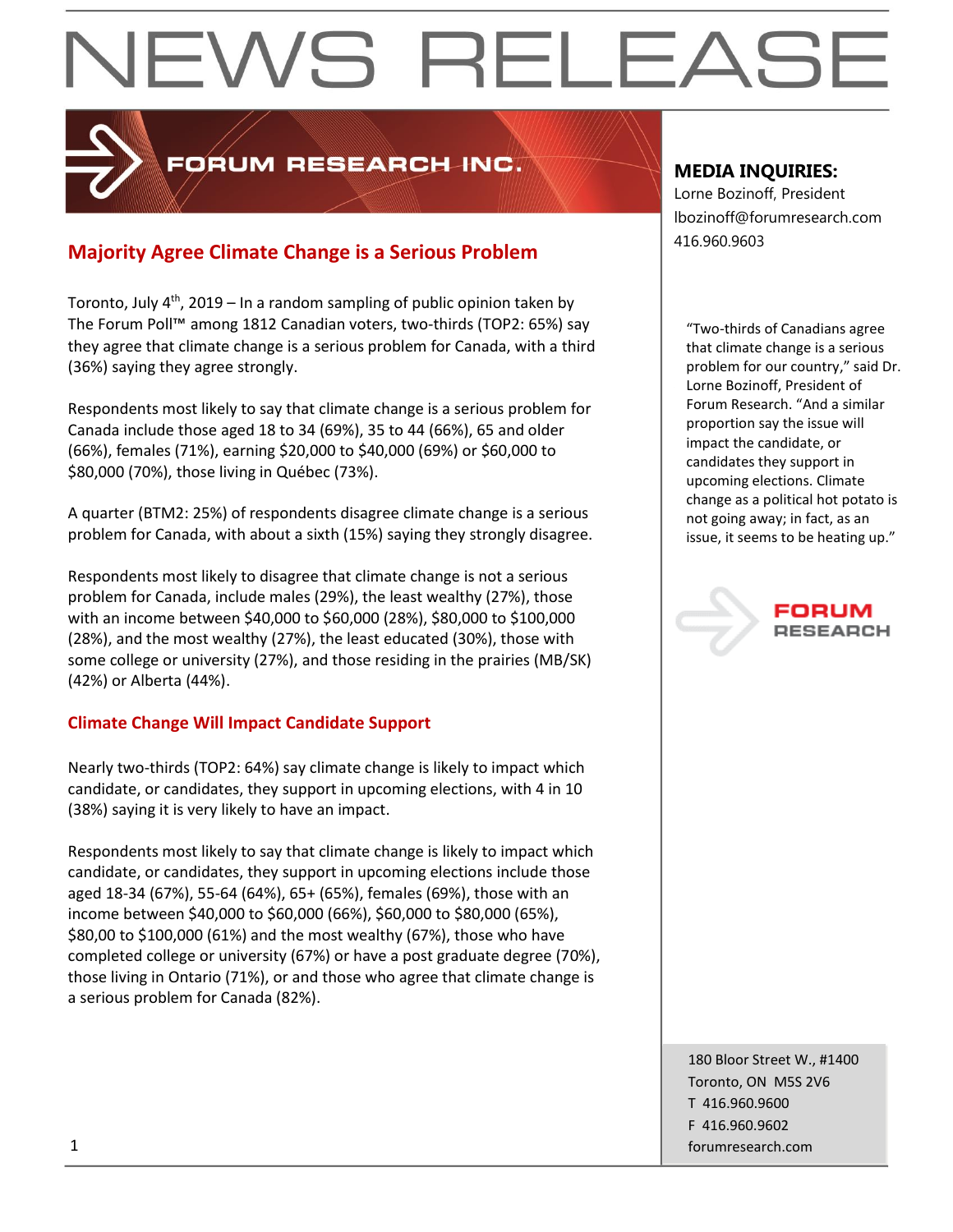

## FORUM RESEARCH INC.

Almost a third (BTM2: 30%) say climate change is not likely to impact which candidate, or candidates, they support in upcoming elections, with about a fifth (21%) saying it is not likely to impact their choice at all.

Respondents most likely to say that climate change is not likely to impact which candidate, or candidates, they support in upcoming elections include males (38%), the least educated (37%), and those living in the prairies (MB/SK)(45%) or Alberta (43%).

"Two-thirds of Canadians agree that climate change is a serious problem for our country," said Dr. Lorne Bozinoff, President of Forum Research. "And a similar proportion say the issue will impact the candidate, or candidates they support in upcoming elections. Climate change as a political hot potato is not going away; in fact, as an issue, it seems to be heating up."

## **MEDIA INQUIRIES:**

Lorne Bozinoff, President lbozinoff@forumresearch.com 416.960.9603



180 Bloor Street W., #1400 Toronto, ON M5S 2V6 T 416.960.9600 F 416.960.9602 2 forumresearch.com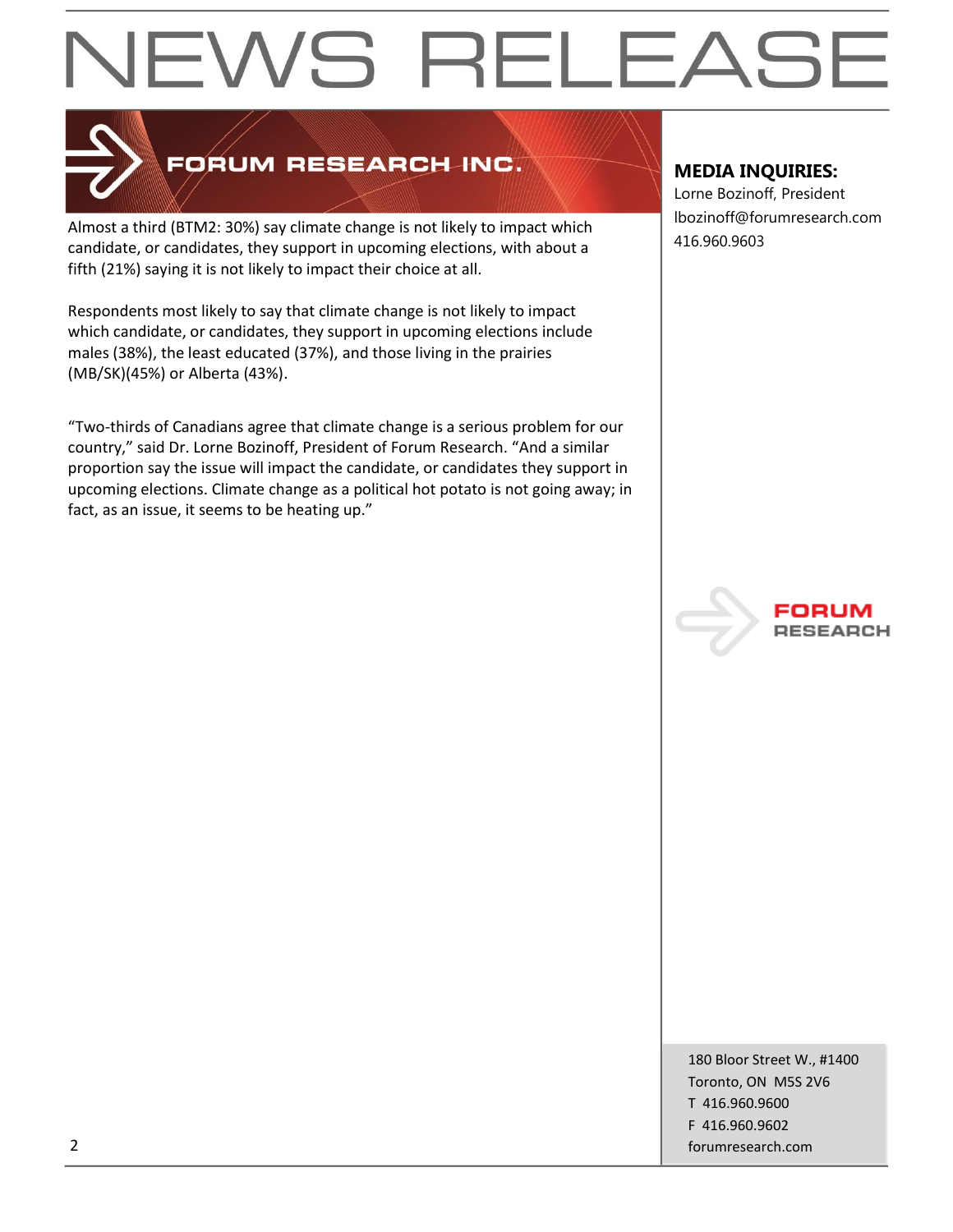## **Methodology** 416.960.9603

The Forum Poll™ was conducted by Forum Research with the results based on an interactive voice response telephone survey of 1812 randomly selected Canadian voters. The poll was conducted from June 28-June 30, 2019.

**PORUM RESEARCH INC.** 

Results based on the total sample are considered accurate +/- 3%, 19 times out of 20, measured as the average deviation across all response categories. Subsample results will be less accurate. Margins of error for subsample (such as age, gender) results are available a[t www.forumresearch.com/samplestim.asp](http://www.forumresearch.com/samplestim.asp)

Where appropriate, the data has been statistically weighted by age, region, and other variables to ensure that the sample reflects the actual population according to the latest Census data.

This research is not necessarily predictive of future outcomes, but rather, captures opinion at one point in time. Forum Research conducted this poll as a public service and to demonstrate our survey research capabilities. Forum houses its poll results in the Data Library of the Department of Political Science at the University of Toronto.

With offices across Canada and around the world, 100% Canadian-owned Forum Research is one of the country's leading survey research firms. This Forum Poll™ and other polls may be found at Forum's poll archive at [forumpoll.com.](file:///C:/Users/gmilakovic/Dropbox/Forum%20Poll%20Temporary/2017/November/TO/Releases/forumpoll.com)

### *Top2/Btm2 (or 3 or 4 where applicable) refers to the combined results of the most answered positive and negative responses:*

| %                         | <b>Total</b> | 18-34    | 35-44          | 45-54    | 55-64 | $65+$    | <b>Male</b> | <b>Female</b> |
|---------------------------|--------------|----------|----------------|----------|-------|----------|-------------|---------------|
| Sample                    | 631          | 112      | 91             | 133      | 119   | 176      | 303         | 315           |
| <b>NET: TOP3</b>          | 66           | 57       | 60             | 68       | 78    | 86       | 67          | 64            |
| <b>NET: BTM3</b>          | 34           | 43       | 39             | 32       | 21    | 14       | 32          | 36            |
| <b>Very satisfied</b>     | 9            | 9        | 6              | 6        | 13    | 20       | 11          | 8             |
| <b>Satisfied</b>          | 28           | 17       | 29             | 35       | 32    | 45       | 25          | 31            |
| <b>Somewhat satisfied</b> | 28           | 31       | 26             | 28       | 32    | 20       | 31          | 25            |
| Somewhat dissatisfied     | 12           | 11       | 16             | 14       | 11    | 8        | 13          | 12            |
| <b>Dissatisfied</b>       | 11           | 15       | 15             | 9        | 5     | 3        | 9           | 13            |
| <b>Very dissatisfied</b>  | 11           | 18       | 9              | 8        | 5     | 3        | 9           | 12            |
| Don't know                | $\Omega$     | $\Omega$ | $\overline{1}$ | $\Omega$ | 1     | $\Omega$ | 1           | $\Omega$      |

*Top 3 here collects very satisfied, satisfied, and somewhat satisfied into one category, and Btm 3 collects very dissatisfied, dissatisfied, and somewhat dissatisfied. TABLE IS AN EXAMPLE ONLY.*

### **Due to rounding some numbers may not add up to 100**

## **MEDIA INQUIRIES:**

Lorne Bozinoff, President lbozinoff@forumresearch.com



180 Bloor Street W., #1400 Toronto, ON M5S 2V6 T 416.960.9600 F 416.960.9602 3 forumresearch.com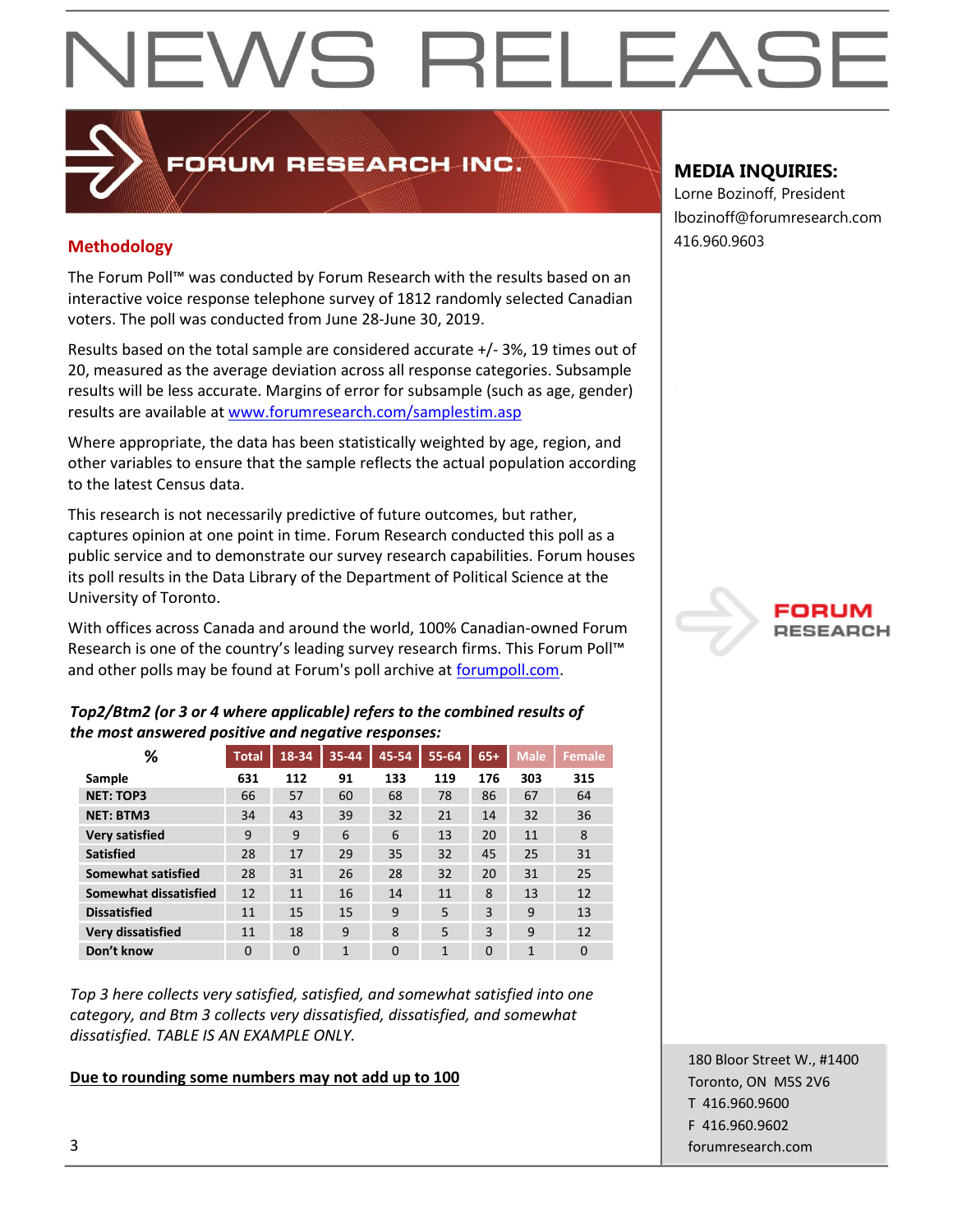

## FORUM RESEARCH INC.

*To what extent do you agree or disagree with this statement: Climate change is a serious problem for Canada*

### *Age/gender*

| %                             | <b>Total</b> | $18$ to<br>34 | $35$ to<br>44 | 45 to<br>54 | 55 to<br>64 | 65 and<br>over | <b>Male</b> | Female |
|-------------------------------|--------------|---------------|---------------|-------------|-------------|----------------|-------------|--------|
| Sample                        | 1812         | 276           | 224           | 288         | 430         | 594            | 998         | 764    |
| <b>NET: TOP2</b>              | 65           | 69            | 66            | 60          | 61          | 66             | 59          | 71     |
| <b>NET: BTM2</b>              | 25           | 24            | 25            | 27          | 28          | 21             | 29          | 20     |
| <b>Strongly agree</b>         | 36           | 35            | 30            | 34          | 40          | 45             | 32          | 42     |
| Somewhat agree                | 28           | 34            | 35            | 26          | 21          | 21             | 27          | 30     |
| Neither agree nor<br>disagree | 10           | 7             | 10            | 13          | 11          | 13             | 12          | 9      |
| Somewhat disagree             | 10           | 8             | 10            | 11          | 12          | 9              | 10          | 9      |
| <b>Strongly disagree</b>      | 15           | 17            | 15            | 16          | 17          | 12             | 19          | 11     |

### *Income*

| %                                    | <b>Total</b> | <b>Less</b><br>than<br>\$20k | \$20k to<br>\$40 <sub>k</sub> | \$40k to<br><b>\$60k</b> | \$60k to<br><b>\$80k</b> | \$80k to<br>\$100 <sub>k</sub> | \$100k to<br><b>\$250k</b> |
|--------------------------------------|--------------|------------------------------|-------------------------------|--------------------------|--------------------------|--------------------------------|----------------------------|
| Sample                               | 1812         | 173                          | 251                           | 271                      | 215                      | 186                            | 396                        |
| <b>NET: TOP2</b>                     | 65           | 62                           | 69                            | 64                       | 70                       | 62                             | 63                         |
| <b>NET: BTM2</b>                     | 25           | 27                           | 18                            | 28                       | 20                       | 28                             | 27                         |
| <b>Strongly agree</b>                | 36           | 39                           | 43                            | 36                       | 38                       | 35                             | 33                         |
| Somewhat agree                       | 28           | 23                           | 26                            | 28                       | 32                       | 27                             | 30                         |
| <b>Neither agree</b><br>nor disagree | 10           | 10                           | 13                            | 8                        | 10                       | 9                              | 10                         |
| Somewhat<br>disagree                 | 10           | 10                           | $\overline{4}$                | 10                       | 9                        | 10                             | 12                         |
| <b>Strongly disagree</b>             | 15           | 17                           | 14                            | 18                       | 11                       | 18                             | 14                         |

## **MEDIA INQUIRIES:**

Lorne Bozinoff, President lbozinoff@forumresearch.com 416.960.9603 *Climate Change*



180 Bloor Street W., #1400 Toronto, ON M5S 2V6 T 416.960.9600 F 416.960.9602 4 forumresearch.com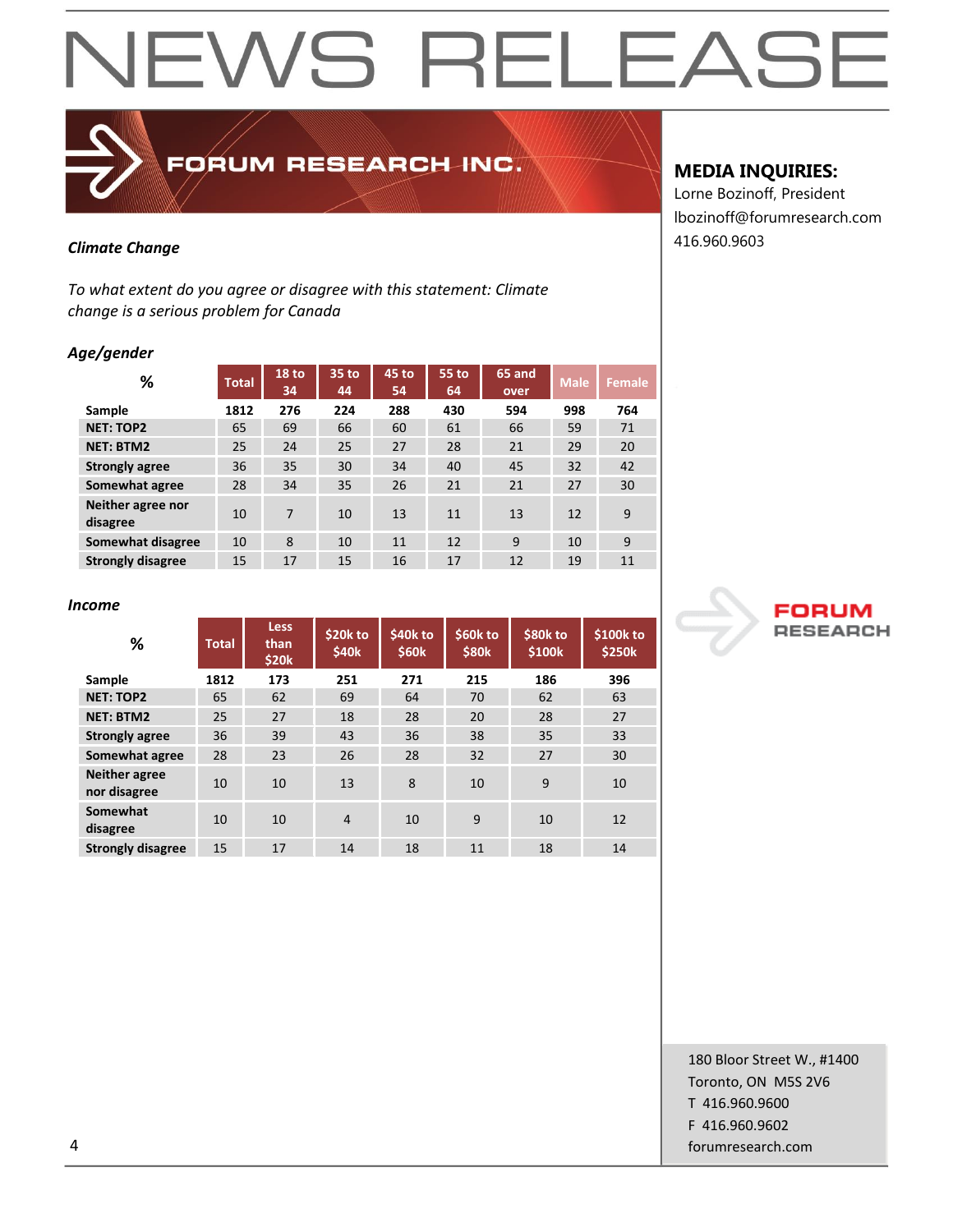## FORUM RESEARCH INC.

| <b>Education</b>                     |              |                                    |                               |                                              |                                   |  |  |  |  |
|--------------------------------------|--------------|------------------------------------|-------------------------------|----------------------------------------------|-----------------------------------|--|--|--|--|
| %                                    | <b>Total</b> | <b>Secondary</b><br>school or less | Some college<br>or university | <b>Completed</b><br>college or<br>university | <b>Post</b><br>graduate<br>degree |  |  |  |  |
| Sample                               | 1812         | 315                                | 465                           | 663                                          | 369                               |  |  |  |  |
| <b>NET: TOP2</b>                     | 65           | 59                                 | 61                            | 67                                           | 70                                |  |  |  |  |
| <b>NET: BTM2</b>                     | 25           | 30                                 | 27                            | 24                                           | 18                                |  |  |  |  |
| <b>Strongly agree</b>                | 36           | 31                                 | 36                            | 37                                           | 42                                |  |  |  |  |
| Somewhat<br>agree                    | 28           | 28                                 | 25                            | 31                                           | 28                                |  |  |  |  |
| <b>Neither agree</b><br>nor disagree | 10           | 11                                 | 11                            | 8                                            | 12                                |  |  |  |  |
| Somewhat<br>disagree                 | 10           | 12                                 | 10                            | 10                                           | $\overline{7}$                    |  |  |  |  |
| <b>Strongly</b><br>disagree          | 15           | 19                                 | 17                            | 15                                           | 11                                |  |  |  |  |

## **MEDIA INQUIRIES:**

Lorne Bozinoff, President lbozinoff@forumresearch.com

### *Region*

| %                          | <b>Total</b> | <b>ATL</b> | $_{\alpha}$ | ON  | <b>MB/SK</b> | AB  | <b>BC</b> |
|----------------------------|--------------|------------|-------------|-----|--------------|-----|-----------|
| Sample                     | 1812         | 196        | 383         | 648 | 191          | 163 | 231       |
| <b>NET: TOP2</b>           | 65           | 66         | 73          | 69  | 48           | 44  | 63        |
| <b>NET: BTM2</b>           | 25           | 21         | 19          | 21  | 42           | 44  | 27        |
| <b>Strongly agree</b>      | 36           | 33         | 47          | 39  | 22           | 18  | 33        |
| Somewhat agree             | 28           | 32         | 26          | 30  | 26           | 26  | 30        |
| Neither agree nor disagree | 10           | 13         | 9           | 10  | 10           | 12  | 10        |
| Somewhat disagree          | 10           | 11         | 8           | 8   | 16           | 13  | 11        |
| <b>Strongly disagree</b>   | 15           | 11         | 10          | 13  | 26           | 31  | 16        |

**RESEA** эΗ

180 Bloor Street W., #1400 Toronto, ON M5S 2V6 T 416.960.9600 F 416.960.9602 5 forumresearch.com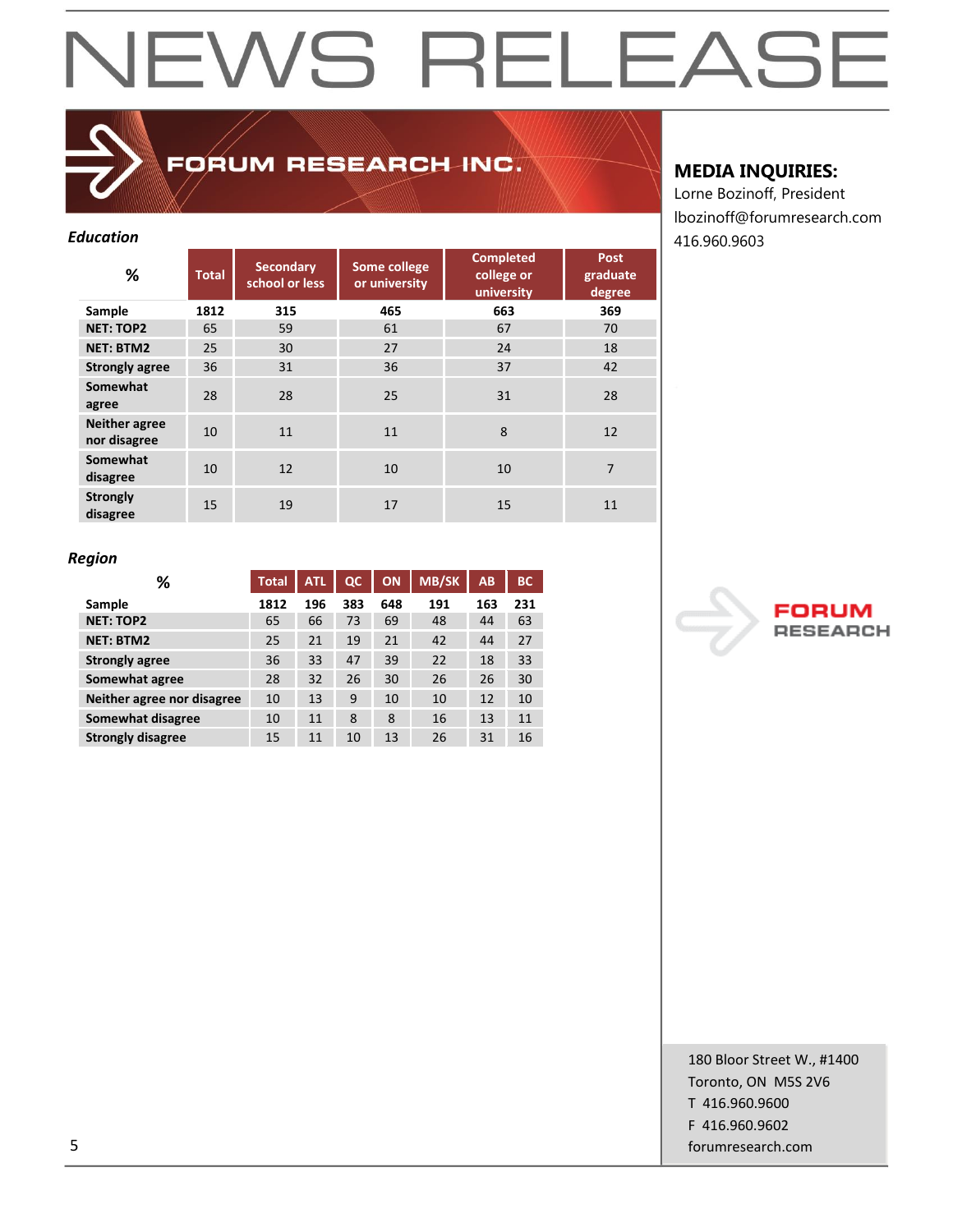## 416.960.9603 *Climate Change Impact on Candidates*

*How likely is climate change to impact which candidate, or candidates, you support in upcoming elections?*

FORUM RESEARCH INC.

### *Age/gender*

| %                  | <b>Total</b> | 18 <sub>to</sub><br>34 | 35 to<br>44 | 45 <sub>to</sub><br>54 | 55 to<br>64    | <b>65 and</b><br>over | <b>Male</b>    | Female <sup>1</sup> |
|--------------------|--------------|------------------------|-------------|------------------------|----------------|-----------------------|----------------|---------------------|
| Sample             | 1812         | 276                    | 224         | 288                    | 430            | 594                   | 998            | 764                 |
| <b>NET: TOP2</b>   | 64           | 67                     | 59          | 63                     | 64             | 65                    | 58             | 69                  |
| <b>NET: BTM2</b>   | 30           | 26                     | 33          | 31                     | 32             | 30                    | 38             | 22                  |
| <b>Very likely</b> | 38           | 43                     | 31          | 36                     | 33             | 42                    | 31             | 45                  |
| Somewhat<br>likely | 26           | 23                     | 28          | 27                     | 31             | 23                    | 27             | 24                  |
| Not very likely    | 9            | 7                      | 9           | 10                     | 8              | 12                    | 12             | 6                   |
| Not likely at all  | 21           | 19                     | 24          | 21                     | 24             | 18                    | 26             | 16                  |
| Don't know         | 6            | $\overline{7}$         | 8           | 6                      | $\overline{4}$ | 6                     | $\overline{4}$ | 8                   |

## **MEDIA INQUIRIES:**

Lorne Bozinoff, President lbozinoff@forumresearch.com



### *Income*

| %                    | <b>Total</b> | Less than<br>\$20k | \$20k to<br>\$40 <sub>k</sub> | \$40k to<br>\$60k | \$60k to<br><b>\$80k</b> | \$80k to<br>\$100k | \$100k to<br>\$250k |
|----------------------|--------------|--------------------|-------------------------------|-------------------|--------------------------|--------------------|---------------------|
| Sample               | 1812         | 173                | 251                           | 271               | 215                      | 186                | 396                 |
| <b>NET: TOP2</b>     | 64           | 59                 | 59                            | 66                | 65                       | 61                 | 67                  |
| <b>NET: BTM2</b>     | 30           | 30                 | 29                            | 26                | 30                       | 34                 | 31                  |
| <b>Very likely</b>   | 38           | 41                 | 33                            | 42                | 37                       | 30                 | 40                  |
| Somewhat<br>likely   | 26           | 18                 | 26                            | 24                | 28                       | 31                 | 27                  |
| Not very<br>likely   | 9            | 9                  | 9                             | 11                | 6                        | 11                 | 8                   |
| Not likely at<br>all | 21           | 22                 | 20                            | 15                | 24                       | 22                 | 23                  |
| Don't know           | 6            | 10                 | 12                            | 8                 | 5                        | 6                  | $\overline{2}$      |

180 Bloor Street W., #1400 Toronto, ON M5S 2V6 T 416.960.9600 F 416.960.9602 6 forumresearch.com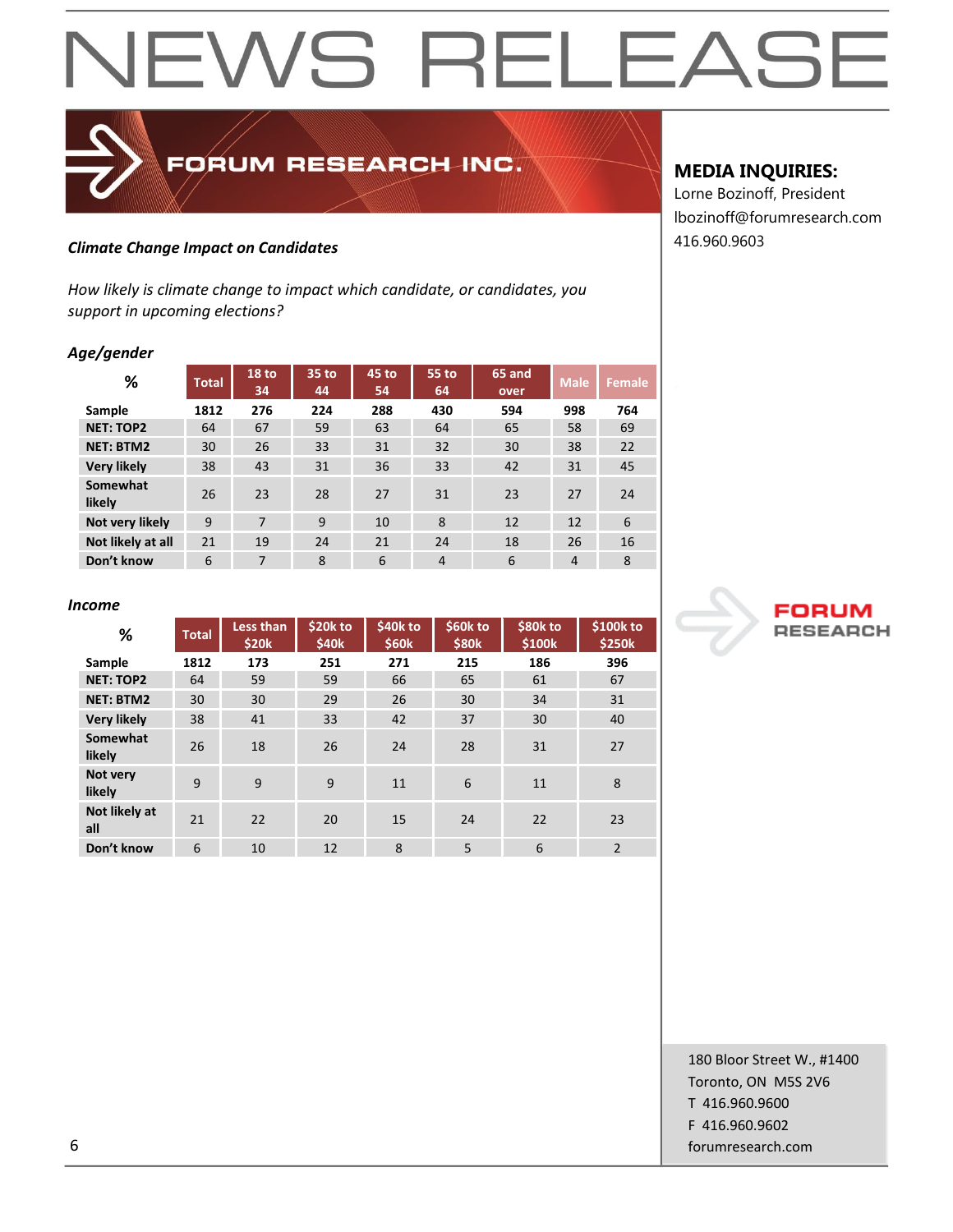## FORUM RESEARCH INC.

| %                    | <b>Total</b> | <b>Secondary</b><br>school or less | Some college or<br>university | <b>Completed college</b><br>or university | Post<br>graduate<br>degree |
|----------------------|--------------|------------------------------------|-------------------------------|-------------------------------------------|----------------------------|
| Sample               | 1812         | 315                                | 465                           | 663                                       | 369                        |
| <b>NET: TOP2</b>     | 64           | 52                                 | 60                            | 67                                        | 70                         |
| <b>NET: BTM2</b>     | 30           | 37                                 | 32                            | 28                                        | 25                         |
| <b>Very likely</b>   | 38           | 29                                 | 36                            | 39                                        | 44                         |
| Somewhat<br>likely   | 26           | 24                                 | 24                            | 28                                        | 26                         |
| Not very<br>likely   | 9            | 14                                 | 10                            | $\overline{7}$                            | 9                          |
| Not likely at<br>all | 21           | 24                                 | 23                            | 21                                        | 17                         |
| Don't know           | 6            | 10                                 | 8                             | 5                                         | 5                          |

## **MEDIA INQUIRIES:**

Lorne Bozinoff, President lbozinoff@forumresearch.com *Education* 416.960.9603

## *Region*

| ℅                  | <b>Total</b> | <b>ATL</b> | $_{\alpha}$ | <b>ON</b>      | <b>MB/SK</b> | AB  | <b>BC</b>      |
|--------------------|--------------|------------|-------------|----------------|--------------|-----|----------------|
| Sample             | 1812         | 196        | 383         | 648            | 191          | 163 | 231            |
| <b>NET: TOP2</b>   | 64           | 67         | 59          | 71             | 49           | 49  | 67             |
| <b>NET: BTM2</b>   | 30           | 28         | 29          | 25             | 45           | 43  | 29             |
| <b>Very likely</b> | 38           | 37         | 37          | 43             | 26           | 24  | 40             |
| Somewhat likely    | 26           | 30         | 23          | 28             | 23           | 25  | 26             |
| Not very likely    | 9            | 9          | 6           | 9              | 15           | 12  | 10             |
| Not likely at all  | 21           | 19         | 23          | 16             | 30           | 31  | 19             |
| Don't know         | 6            | 5          | 11          | $\overline{4}$ | 6            | 8   | $\overline{4}$ |

**RESEAR** cн

180 Bloor Street W., #1400 Toronto, ON M5S 2V6 T 416.960.9600 F 416.960.9602 7 forumresearch.com